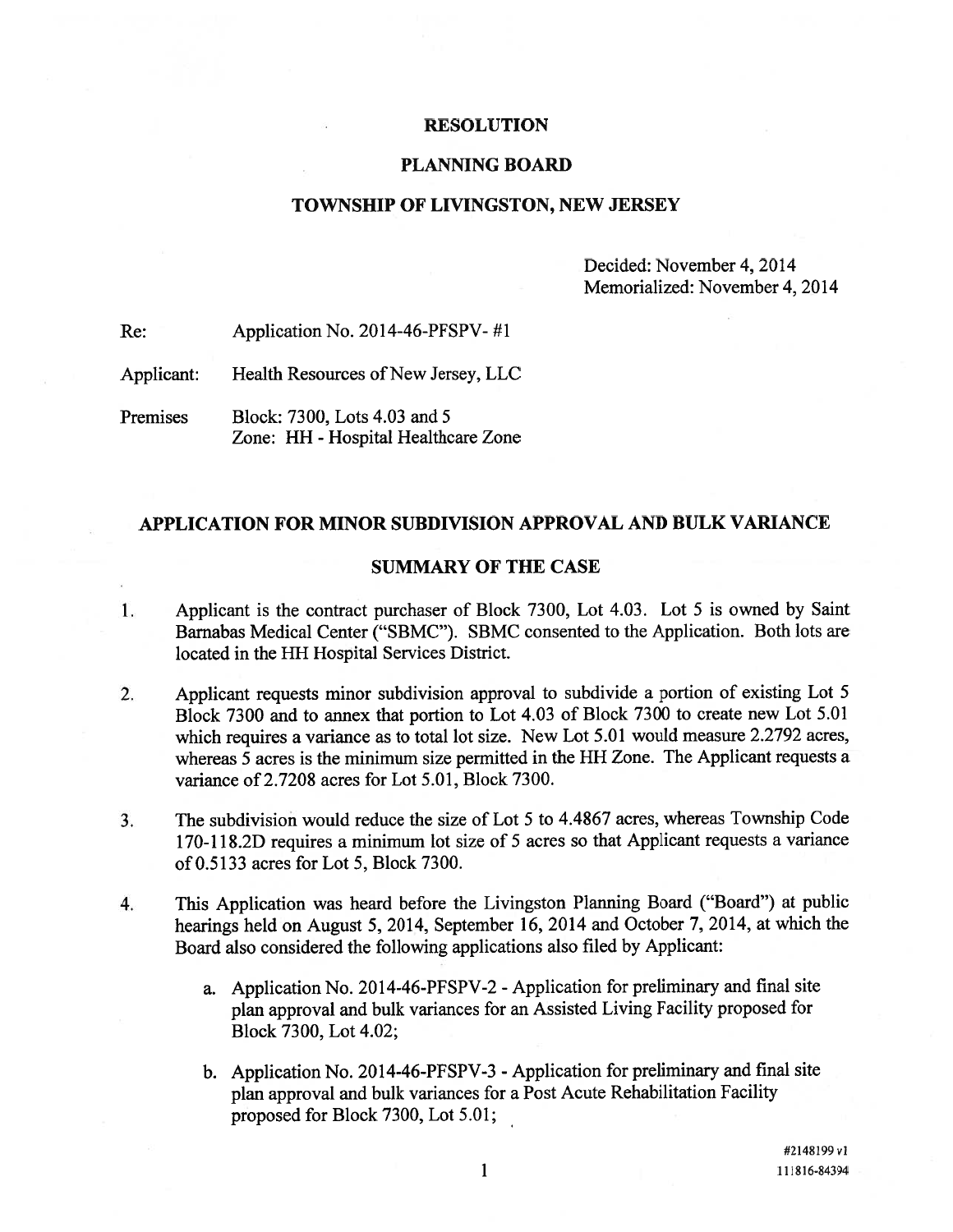- c. Application No. 2014-46-PFSPV-4 -Application for preliminary and final site <sup>p</sup>lan approva<sup>l</sup> and bulk variances to construct <sup>a</sup> parking lot on Block 7300, Lot 4.01; and
- d. Application No. 2014-46-PFSPV-5 -Application for preliminary and final site <sup>p</sup>lan approva<sup>l</sup> and bulk variances to reconfigure existing parking located on Block 7300, Lot 5 following his minor subdivision.
- 5. Applicant filed this Application and each of the other four above-referenced applications separately and separate filing fees were computed for each; however, because all five applications involved <sup>a</sup> single Applicant and adjacent property, all five applications were presented as one comprehensive overall Plan as requested by the Township's Technical Review Committee (TRAC) and were considered simultaneously at the same public hearing.
- 6. The Township Engineer, Richard Calbi, the Township Assistant Engineer, Jeannette Harduby, and the Township Planner, Veena Sawant, prepared a comprehensive detailed repor<sup>t</sup> with regar<sup>d</sup> to all five applications, dated April 8, <sup>2014</sup> and revised through September 15, <sup>2014</sup> ("Professional Report"). It is attached to and incorporated in this Resolution, it will be referred to by page. The property has an extensive history which is well documented on pages 4 and 5 in the Professional Report.
- 7. The Applicant was represented by Barry H. Evenchick, of Walder Hayden, P.A. law firm who presented proo<sup>f</sup> that all jurisdictional requirements including service and publication of notice have been met and that all taxes owed on the site have been paid.
- 8. Testifying on behalf of the Applicant were J. Michael Petry, who was accepted by the Board as an exper<sup>t</sup> in the fields of engineering and <sup>p</sup>lanning; Roland Borglund, who was accepted by the Board as an exper<sup>t</sup> in the field of architecture; and Gordon Meth, who was accepted by the Board as an exper<sup>t</sup> in traffic engineering.
- 9. In addition, the Board retained Brian Conway, <sup>a</sup> licensed landscape architect, who presented testimony concerning Applicant's propose<sup>d</sup> landscaping. His testimony, however, was not directly relevant to the Application for <sup>a</sup> minor subdivision.
- 10. On October 7, 2014, William Munday of the law firm McCusker, Anselmi, Rosen and Carvelli, appeare<sup>d</sup> on behalf of Inglemoor Care Center L.P. (a potential business competitor of Applicant) in objection. Mr. Munday presented John Chadwick who was accepted by the Board as <sup>a</sup> <sup>p</sup>lanning consultant and who testified in opposition to some aspects of some of the requested variances.
- 11. Lawrence Neher, Esq. appeare<sup>d</sup> on behalf of Temple B'Nai Abraham who indicated that the Temple had met with the Applicant and had entered into <sup>a</sup> written agreemen<sup>t</sup> with it with regar<sup>d</sup> to certain aspects of this Application and the other four applications, which impact the Temple properties. He asked the Board to impose <sup>a</sup> condition upon all five applications to require that <sup>a</sup> Certificate of Occupancy not be issued until the Temple had supplied an Estoppel Certificate indicating that the terms the written agreemen<sup>t</sup> between the Applicant and the Temple had been met.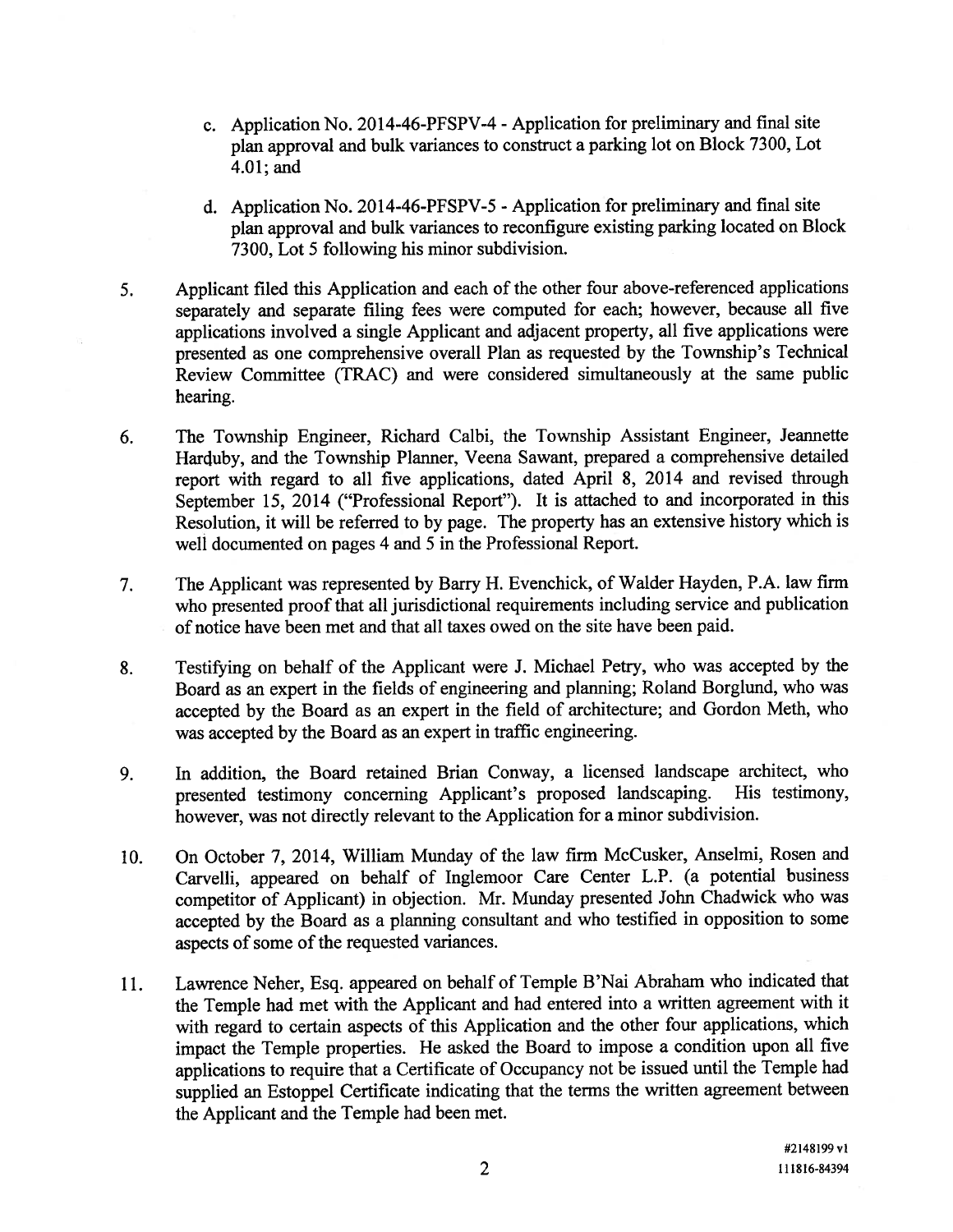- 12. Three residents from nearby homes appeare<sup>d</sup> either in opposition to aspects of the individual filed applications, or to aspects of them, or to clarify questions with regar<sup>d</sup> to some aspects of the five applications. They were Bunnie Ratner, Jeralyn Kobrick and Robert Rashkes. None of their comments directly pertained to the Application for minor subdivision, but rather focused on site <sup>p</sup>lan aspects of the other applications presented concurrently.
- 13. The Board did not receive notice of the terms of the agreements with Temple B'Nai Abraham and Ratner, nor did the Board indicate it would be responsible for enforcement of those agreements. For the record it was also noted that Bunny Ratner is the wife of Board Member Samuel Ratner, who recused himself from this matter.
- 14. Subsequent to the conclusion of the hearings, the Applicant made <sup>a</sup> reques<sup>t</sup> for individual bifurcated Resolutions for each of the five separate Applications.

# FINDINGS OF FACT

- 1. Applicant requests <sup>a</sup> minor subdivision to shift the existing lot line between Lots 4.03 and 5, making Lot 4.03 larger and Lot <sup>5</sup> smaller. The propose<sup>d</sup> larger merge<sup>d</sup> lot (previously Lot 4.03) would then be renumbered as Lot 5.01.
- 2. In the HH District, lots are required to measure <sup>a</sup> minimum of 5 acres.
- 3. Lot 4.03 measures 0.8673 acres. After the proposed subdivision of Lot 5, the subdivided portion would be merge<sup>d</sup> into existing Lot 4.03 creating the new Lot 5.01, which would measure 2.2792 acres.
- 4. Thus, as Mr. Petry testified, this Application will improve an existing nonconforming lot, Lot 4.03 by making it larger.
- 5. Existing Lot <sup>5</sup> measures 5.8986 acres. After the propose<sup>d</sup> minor subdivision, it would measure 4.4867 acres.
- 6. Accordingly, Applicant requires <sup>a</sup> variance from Township Code §170-118.2D, which requires <sup>a</sup> minimum lot area of <sup>5</sup> acres in the HH Zone, where Applicant proposes 2.2792 acres for Lot 5.01 and 4.4867 for Lot 5.
- 7. Lot 4.03 (to become Lot 5.01) and Lot <sup>5</sup> are adjacent to Lot 4.01; however, Lot 4.01 cannot be subdivided to add to either Lot 4.03 or Lot 5.01 because Lot 4.01 is located in the R-5D Zone, and thus, involving Lot 4.01 in the subdivision would result in splitzoned lots. As Mr. Petry confirmed in his testimony, from <sup>a</sup> <sup>p</sup>lanning perspective, it is better to reallocate two lots within the HR Zone than to create lots split between the HR Zone and the R-5D Zone, split lots not being favored in the Township Code.
- 8. Proposed Lot <sup>5</sup> (after the minor subdivision) would be marginally less than the 5-acre minimum requirement, but the addition of more than 1.4 acres to existing Lot 4.03 would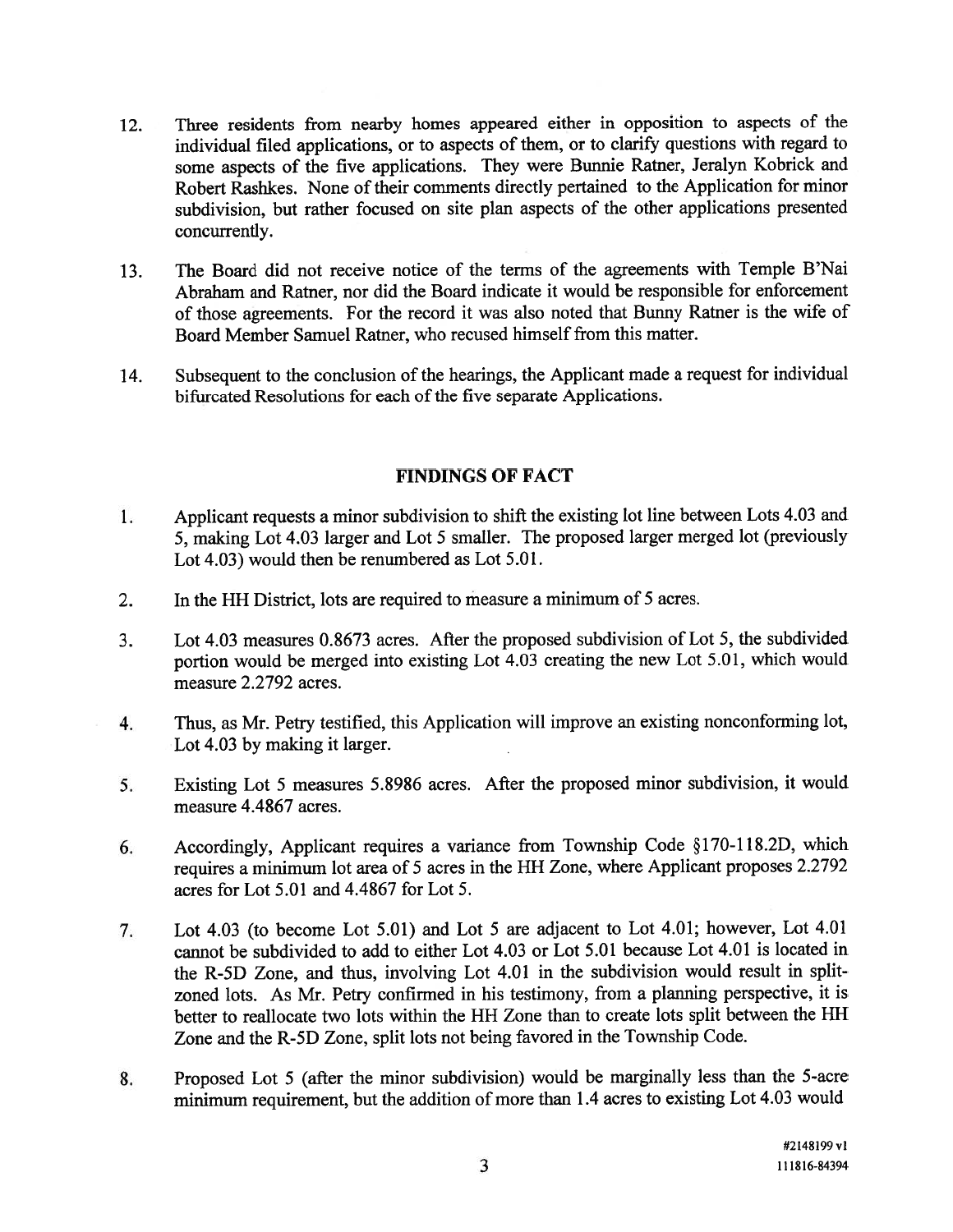create the new Lot 5.01 and allow its productive use. Said use would be inheritantly beneficial as it directly serves the adjoining St. Barnabas Medical Center facility.

- 9. As Mr. Petry testified, and as several Board members commented, Lot <sup>5</sup> and Lot 4.03 are both par<sup>t</sup> of the HH Zone, are anticipated to be developed with the hospital-related uses permitted in the HH Zone and as par<sup>t</sup> of the larger hospital campus zoning <sup>p</sup>lan. Thus, individual lots lines within the hospital campus are not likely to be perceptible once development occurs, particularly because the southern lot line of Lot 5.01 will be across <sup>a</sup> paved parking field, and will not be visible.
- 10. Mr. Petry also testified that granting the variance would not cause any substantial detriment to the public goo<sup>d</sup> or substantially impair the zoning <sup>p</sup>lan or ordinance and would in fact improve the HH Zoning Plan.
- 11. Mr. Chadwick provided testimony that was contrary to Mr. Petry's testimony. However, Mr. Chadwick's testimony was cursory, unsupported by analysis or facts, and was admittedly not based on a thorough review of the plans. By contrast, Mr. Petry provided significant, factually based testimony over the course of all three hearings. The Board finds Mr. Petry's testimony to be more credible. The Board finds Mr. Chadwick's testimony to be <sup>a</sup> net opinion and does not find his testimony to be persuasive. The Board further notes that the objector presenting Mr. Chadwick did not offer any supportive evidence and that the greater breadth of the evidence presented by the Applicant provided greater credibility.

## **CONCLUSIONS**

- The Board grants the reques<sup>t</sup> made by the Applicant for separate Resolutions on each of 1. the five individual Applications which were consolidated for hearing.
- 2. This Application meets the requirements for minor subdivision approval. It involves fewer than 5 lots and does not involve <sup>a</sup> <sup>p</sup>lanned development, any new street, or the extension of any off-tract improvements.
- 3. Applicant requires <sup>a</sup> variance from Township Code § 170-118 .2D, which requires <sup>a</sup> minimum lot area of 5 acres, where Applicant proposes 2.2792 acres for Lot 5.01 and 4.4867 acres for Lot 5.
- 4. The uses permitted in the HH Zone, which are all hospital-related uses, are inherently beneficial. Thus, the variances requested in connection with this subdivision to facilitate development in the HH Zone satisfy the positive criteria set forth in N.J.S.A. 40:55D-70(c)(2).
- 5. The Board further finds that the Application would still meet the positive criteria set forth in N.J.S.A. 40:55D-70(c)(2). Among other purposes, the Board concludes that the subdivision within the HH Zone for the purpose of developing additional medical facilities promotes the public health and contributes to the well-being of persons. The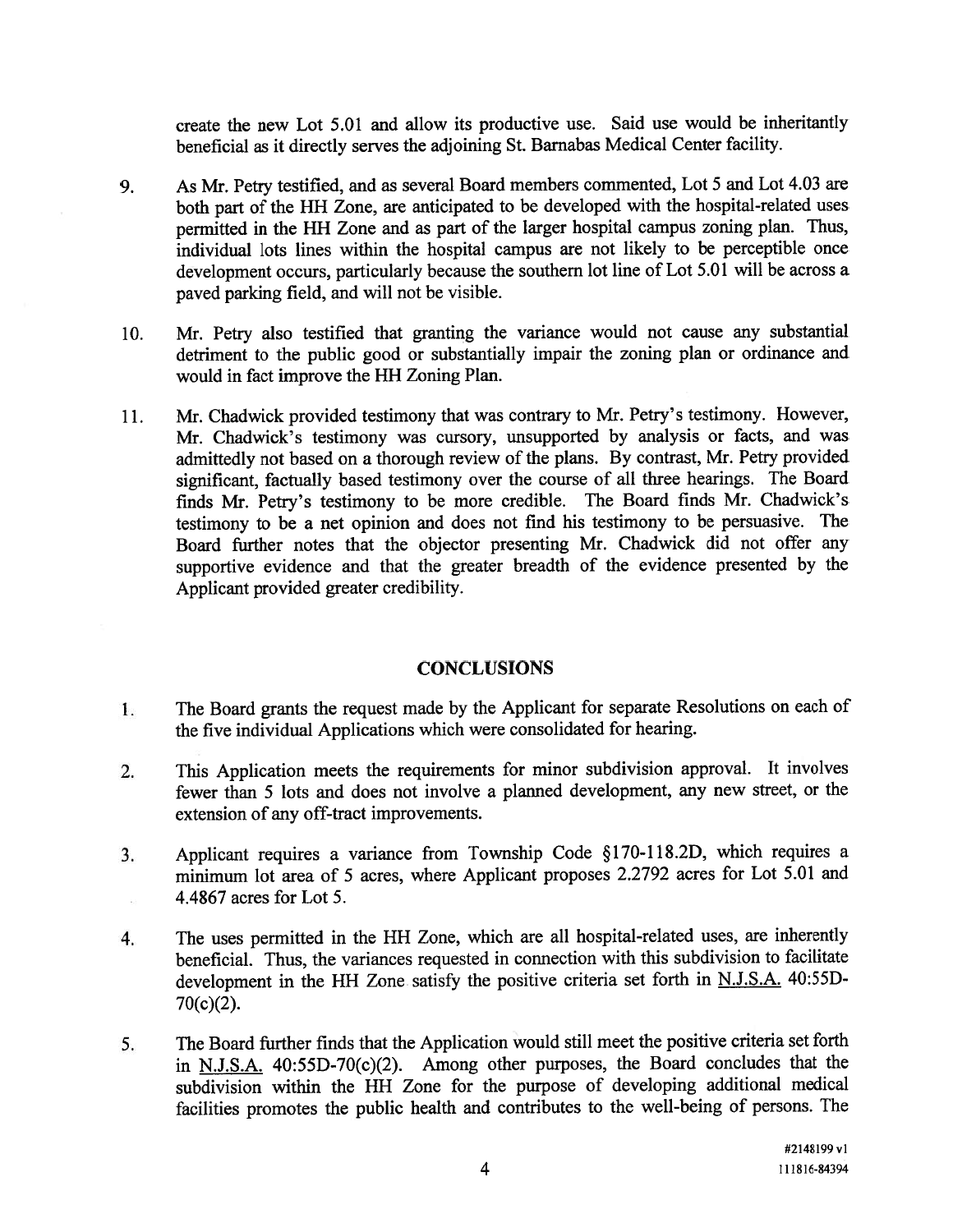benefits of this Application include, but are not limited to, significantly increasing the size of Lot 4.03, and thus improving a nonconforming condition. Any detriment associated with reducing the size of Lot <sup>5</sup> is far outweighed by allowing Lot 4.03 (proposed Lot 5.01) to be increased to <sup>a</sup> size that will allow it to be developed with <sup>a</sup> use permitted in the HH Zone.

- 6. The Application also satisfies the negative criteria set forth in N.J.S.A. 40:55D-70(c), such that relief can be granted without substantial detriment to the public goo<sup>d</sup> and without substantial impairment to the zone <sup>p</sup>lan. Increasing the size of Lot 4.03 facilitates the development of the hospital campus, which is <sup>a</sup> goa<sup>l</sup> of the Master Plan. The subdivision also results in two lots that remain wholly within the HR Zone, rather than creating split zoned lots, which would impair the zone <sup>p</sup>lan. The Board cannot find any detriment to the public good.
- 7. The Board grants <sup>a</sup> variance from Township Code Section 170-118.D and pursuan<sup>t</sup> to N.J.S.A. 40:55D-70(c)(2) as follows:
	- A: The Board approves <sup>a</sup> variance of 0.5 <sup>133</sup> acres for Lot <sup>5</sup> which after the subdivision shall measure <sup>a</sup> total of 4.4867 acres.
	- B: The Board approves <sup>a</sup> variance of 2.7208 acres for new Lot 5.01 which will measure 2.2792 acres.

This approva<sup>l</sup> is subject to the following conditions agree<sup>d</sup> to by the Applicant on the record:

- A. Written responses to the final memoranda of the Township Engineer and Planner shall be provided.
- B. The Subdivision Plot shall be revised to show all changes agreed to on the hearing record.
- C. No CO will be issued in conjunction with this site until the written agreemen<sup>t</sup> between the applicant and Temple B'Nai Abraham has been met by means of the Temple providing an Estoppel Certificate.
- D. The Board's Model Conditions of Approval annexed hereto are incorporated herein.
- E. The conditions in (A) and (B) above and Model Conditions Nos. 6, 8, 11, 14, <sup>17</sup> and <sup>18</sup> shall be complied with prior to the issuance of any permits.

NOW, THEREFORE, for the reasons set forth herein and as stated on the Record by the Members of the Planning Board of the Township of Livingston, it is resolved that Minor Subdivision approva<sup>l</sup> for the Application, with variances, be and is hereby granted and approved, subject to the terms and conditions as set forth herein.

Stephen A. Sangla, Acting Chairman